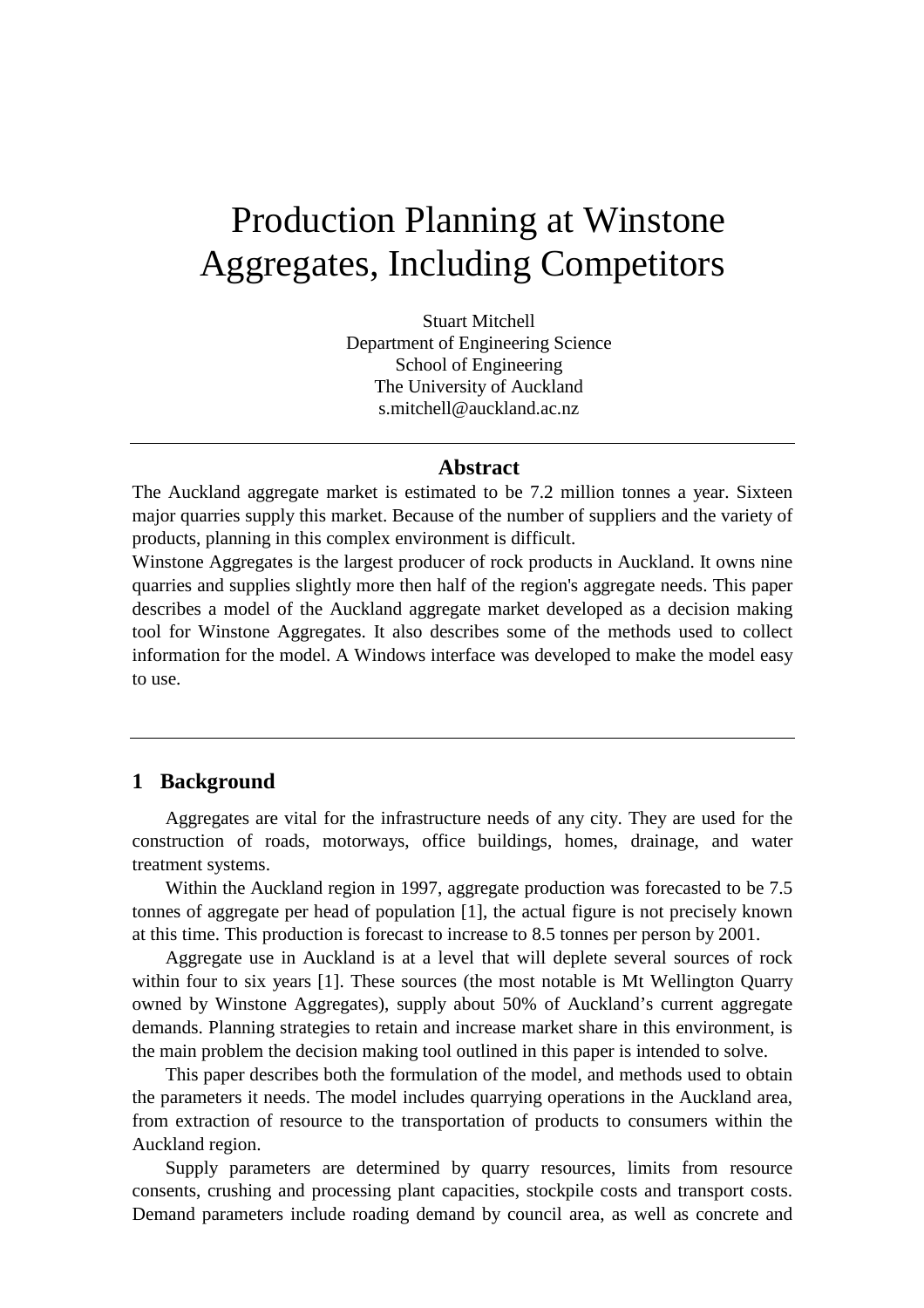asphalt plant demand based on actual plant locations. The price paid for aggregate is modelled in four regions.

The allocation of the quarry output to satisfy demand was formulated as a linear program (LP). The objective of the LP was to maximise the sum over each quarry of the quarry's *Cash Contribution* (revenue minus costs).

The linear programming model was formulated with the *GAMS* [2] modelling language. Microsoft Visual basic was used to program a Windows interface to manage a Microsoft Access database. This database contains all the modelling parameters; the results are viewed automatically with Microsoft Excel.

#### **1.1 Other Work**

Within the Department of Engineering Science at Auckland University, Butt and Ryan [3] have carried work on similar production planning problems. Butt and Ryan developed a linear programming model of chicken production for Tegel Chicken with GAMS [2]. Their model gave the optimal steady state production of chicken to give the highest profit, and included Tegel's factory, storage and transportation network. The production plans indicated where to produce and where to store and sell chicken products. Parnell [6] worked on a fourth year project that took this model and extended it to solve the time staged problem to provide an optimal schedule over several weeks.

Their work was the basis for the model developed by Mitchell [5]. In this paper the model presented by Mitchell is refined, and enlarged to include competitors and pricing information.

Other work involving chicken production was described by Taube-Netto [7]. In his paper, Taube-Netto investigated the techniques and effects of operations research methods applied to Sadia Concordia in Brazil. These methods were used to improve bird production and sales.

Carino & LeNoir [4] investigated using a model developed with SAS/OR (Statistical Analysis System/Operations Research). This model was developed to provide least cost purchase strategies for wood at Wellborn Cabinet Inc., in Alabama, in the US. The model contrasted different sources (the company's own plant and outside sources) and differing order sizes.

## **2 Motivation for model**

The most important problem Winstone Aggregates needs to investigate, involves the development of new quarries. Due to the depleted resource in Auckland, new quarries have to be opened elsewhere. Currently plans involve sites north of Albany and south of the Bombay Hills. The problem is to find least cost solutions for questions such as:

- Which quarries should be opened first?
- When should the quarries be opened?
- How should production begin in these quarries?
- How should the depleted quarries be wound down?

Winstone Aggregates would like to efficiently allocate production among its nine Auckland quarries. Given market forecasts of the type outlined in the 1997 University of Auckland report [1] the would allow them to set up production plans, allocating production amongst their quarries, over a year or several years.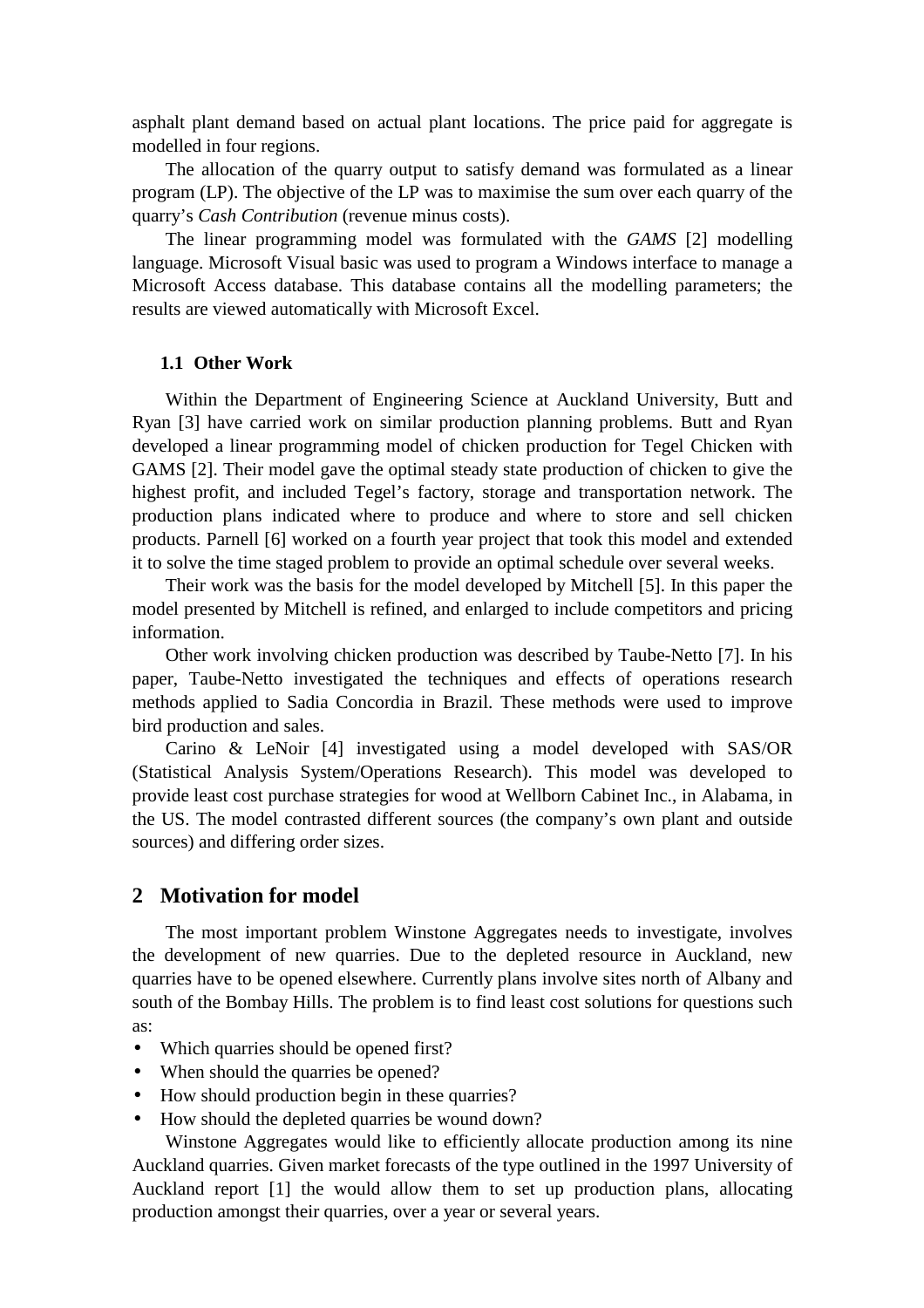# **3 Physical Description**

This section describes the underlying physical processes that give rise to the model formulation.

## **3.1 Quarry Locations**

Winstone Aggregates owns nine quarries spread over the greater Auckland region. The quarries are located on the Auckland isthmus from Flat Top quarry north of Albany, to Pukekawa quarry south of the Bombay Hills. Of these quarries, Mt. Wellington is by far the largest, producing 60% of Winstone Aggregates Auckland production.

## **3.2 Resources**

The Winstone Aggregates quarries in Auckland contain a range of resources: Sand, Scoria, Basalt and Greywacke. Each resource produces different products.

A process called weathering determines the quality of basalt and greywacke rock. Weathered basalt and greywacke is of a lower quality than unweathered rock. A basalt or greywacke quarry face will contain rock of different qualities. The weathered rock will be on top part of the face; the high quality rock will be near the bottom. The proportion of low quality weathered rock to high quality unweathered rock can be considered constant on the face. The proportions will depend on the geology of the area.

It is not possible to only extract only the high quality rock from the quarry face, as the whole of a face must be quarried. For this reason, the proportion of high and low quality rock quarried at any particular quarry is considered constant over a year. There is some flexibility however, in shorter periods it is possible to quarry more of a particular resource.

## **3.3 Resource Consents**

Most of the quarrying operations in Auckland are governed by the Resource Management Act 1991. The act states that one of its purposes is to manage resources while:

**Section 5 c)** Avoiding, remedying, or mitigating any adverse effects of activities on the environment.

Resource consents issued by the council under this act generally restrict the amount of rock that can be extracted from a quarry, within a year. Not all quarries are limited by their resource consents. Hunua Quarry has open-ended resource consent and an unlimited amount of material may be quarried. Mt Wellington is limited by a commitment to quarry only 1.1 million cubic metres, a year, due to the depleting resource available.

## **3.4 Processing**

Once the rock or sand is quarried, it undergoes processing. In basalt quarries, a large crushing machine crushes the rock. The crushed rock is then processed in secondary plants. Throughput and the number of operating hours determine the capacity of a plant. The secondary plants produce the final products, by a combination of screening the rock to size and re-crushing.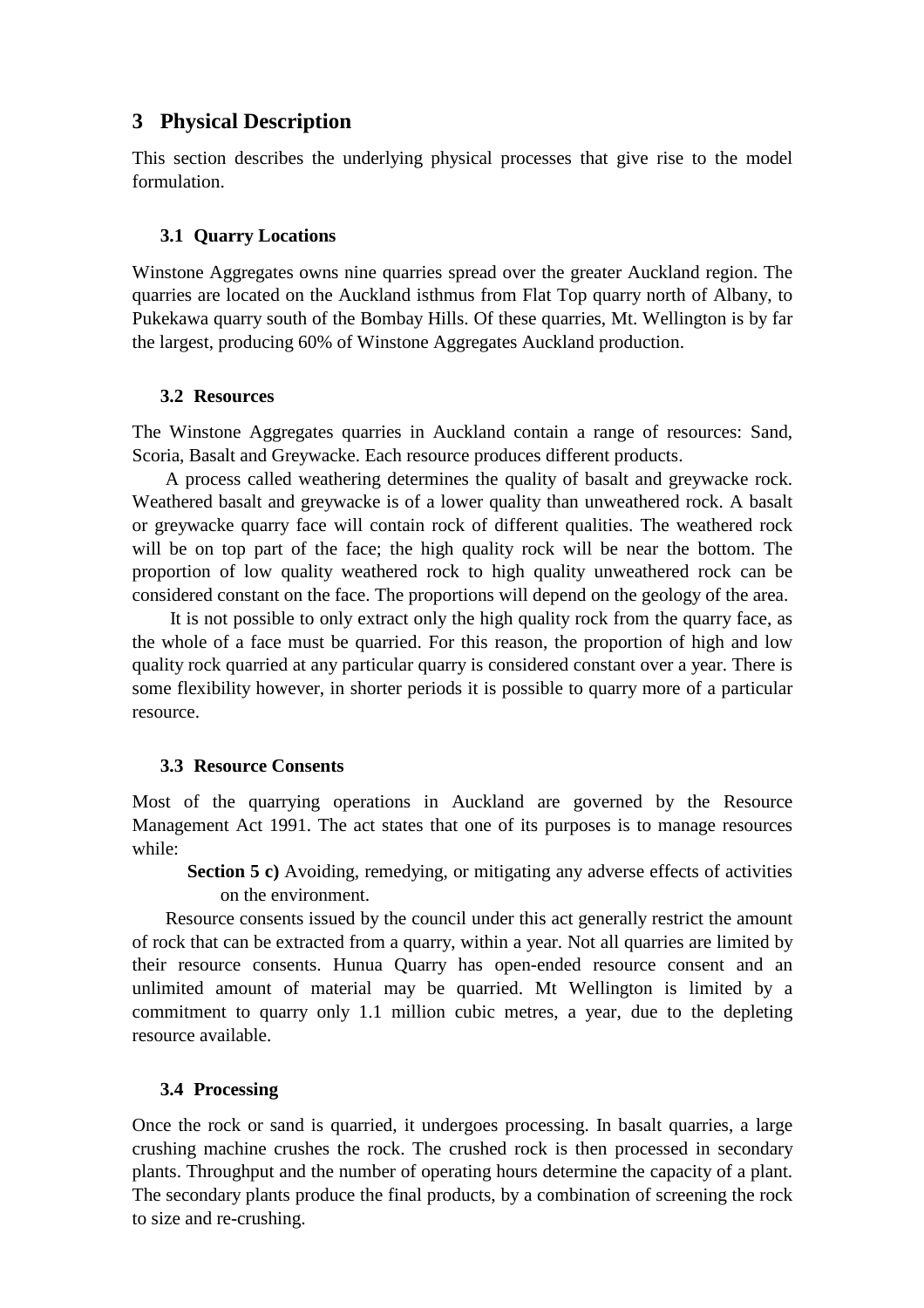The *production mode* governs the type and proportion of products made by a plant. The production mode depends on how the rock is crushed, and screened within the plant. The associated costs of running the plant also depend on the production mode. These costs are dependent on the number of people that are required to operate the plant, the wear and tear on the plant equipment (mostly screens) and utility costs.

#### **3.5 Stockpiling and Transportation of products**

Once made, products are kept in stockpiles at the quarry until they are sold. While in stockpiles the products do not deteriorate nor lose value. There is no explicit cost of keeping a stockpile, as it does not have to be warehoused. A capital cost is charged in the model. This cost is 10% per year of the total cost of production, of the stockpile.

Transportation of aggregate incurs a cost. Winstone Aggregates transports between one-half to a third of its products. The individual customers or sometimes a third party transport the rest. The model charges a transportation cost on all aggregate. This is to ensure that Quarry production is close to the market. Transportation costs are considered solely dependent on distance. The model charges a cost of 7.4 cents per kilometre per tonne. This cost is based on the rate charge by Winstone Aggregates.

## **4 Formulation of model**

The linear programming model follows Winstone Aggregates business from extraction to sale. The model will be described in terms of its GAMS implementation.

#### **4.1 Sets**

The index sets that the model uses are as described below. The lower case letters in the brackets indicate the indices.

• **Quarries (q).** Nineteen quarries are currently represented in the model. The quarries in the model are nine Winstone quarries, six competitor quarries and two *pseudo quarries.* These two *pseudo quarries* are added to make up for the number of smaller quarries that supply the Auckland market from the North and the South. The model does not distinguish between competitor and Winstone quarries.

• **Plants (pl).** This refers to the individual processing plants in the quarries that operate simultaneously to process aggregate. Currently this set is only important in Mt. Wellington (which has three plants) all other quarries are modelled as a single plant.

• **Resources (r).** There are five different kinds of resource they are, High, Medium and Low Grade Basalt, Scoria and Sand. Greywacke is included in the Basalt classification as both resources produce almost the same products; also, no quarry contains both Basalt and Greywacke

• **Production modes (ps).** The production mode is the manner in which the plant is operating. In the current model, there is not more than one production mode per plant. This is a consequence of simplification of the data. This set is useful for modelling plants in more detail; it can also be used to examine forecast supply scenarios.

• **Products (p).** Winstone Aggregates produces over 80 different products in the Auckland region. To simplify the model the products were aggregated into eight groups: Scalpings, Low and High Grade Basecourse, Coarse and Fine Aggregates, Sealing Chips, Scoria and Sand These product groupings reflect how the products are made, and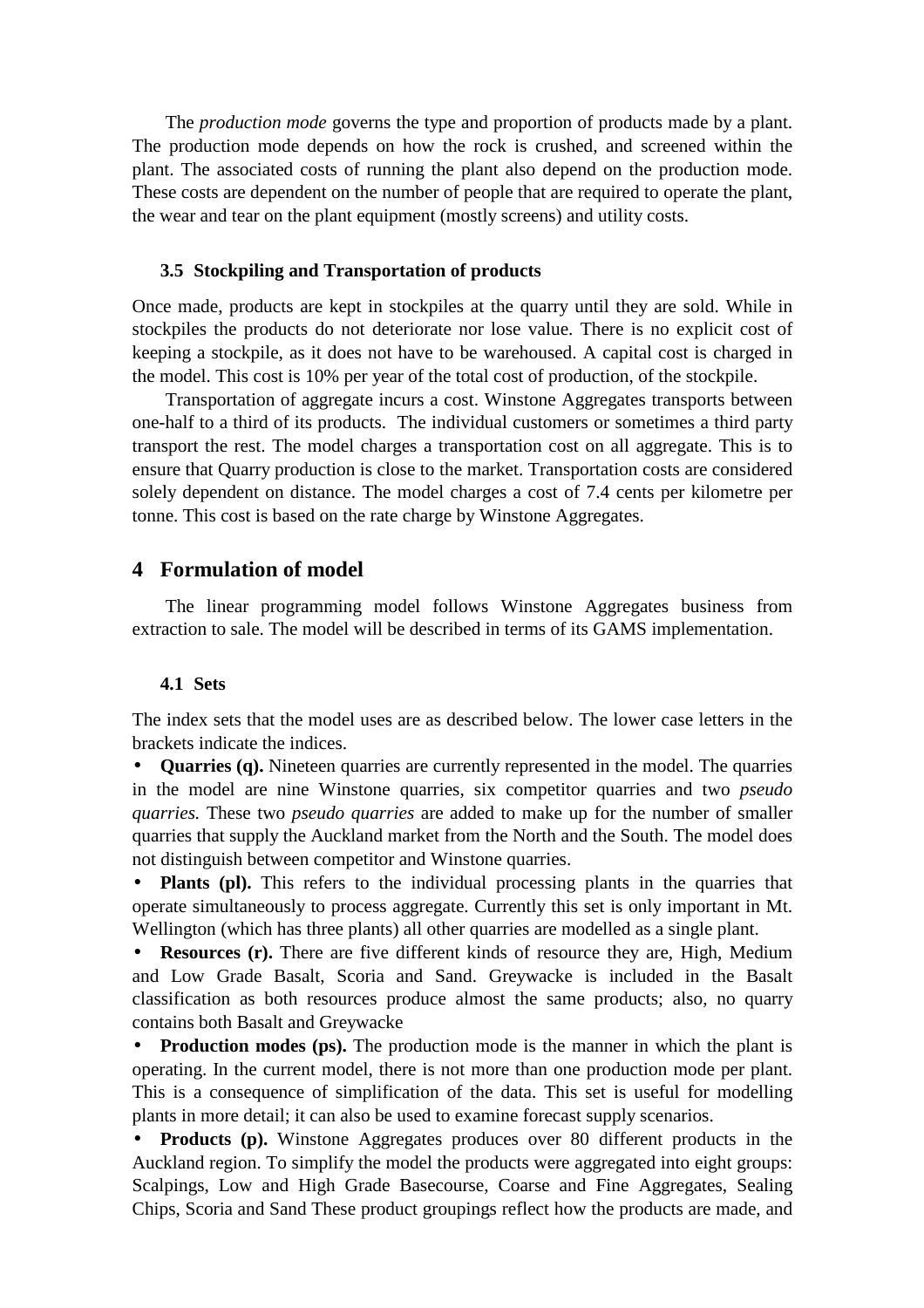sold. They serve to remove the complexities caused by changing screen sizes and other minor changes in the processing plants.

• Markets (m). Each market represents a customer or region that purchases quarry products. A detailed description of how demand is modelled follows in section 5 below.

• **Time Staging (t).** The model is time staged by 3-month quarters. Quarters were used because they reflect the seasonal nature of the demand. The production in each quarter is linked by the stockpiles of product. Currently the model solves each year as a separate linear program linked by the stockpiles. This measure was taken to reduce the size and solution time of the model.

## **4.2 Objective**

The objective of this model is to maximise the total profit earned by all the quarries in the Auckland region. The objective function is Equation 1:

$$
\max\{P = R - C\} \tag{1}
$$

$$
C = \sum_{t} (CT_t + CP_t + CS_t)
$$
\n(2)

where

- *R* is the total revenue from the quarries
- *C* is the total cost of production
- *CT<sub>t</sub>* is the transportation cost of period t
- *CP<sub>t</sub>* is the production cost of period t
- $CS_t$  is the cost of stockpiles in period t

#### **4.3 Constraints and variables**

The formulation of the linear program is set out below. The constraints are listed in an order that follows the physical operations in the quarry.

$$
\sum_{r,t} (R_{q,r,t}) \le M_q \tag{3}
$$

$$
\sum_{t,r'} (R_{q,r',t}) \cdot RP_{q,r} = \sum_{t} R_{q,r,t} \tag{4}
$$

$$
L_{pl,q,t} \ge \sum_{r,ps} PST_{q,pl,r,ps,t} \tag{5}
$$

$$
CP_{t} = \sum_{q,pl,r,ps} (PST_{q,pl,r,ps,t} \cdot PC_{pl,r,ps,q})
$$
 (6)

$$
R_{q,r,t} = \sum_{ps,pl} (PST_{q,pl,r,ps,t} \cdot MPS_{q,pl,r,ps}) \tag{7}
$$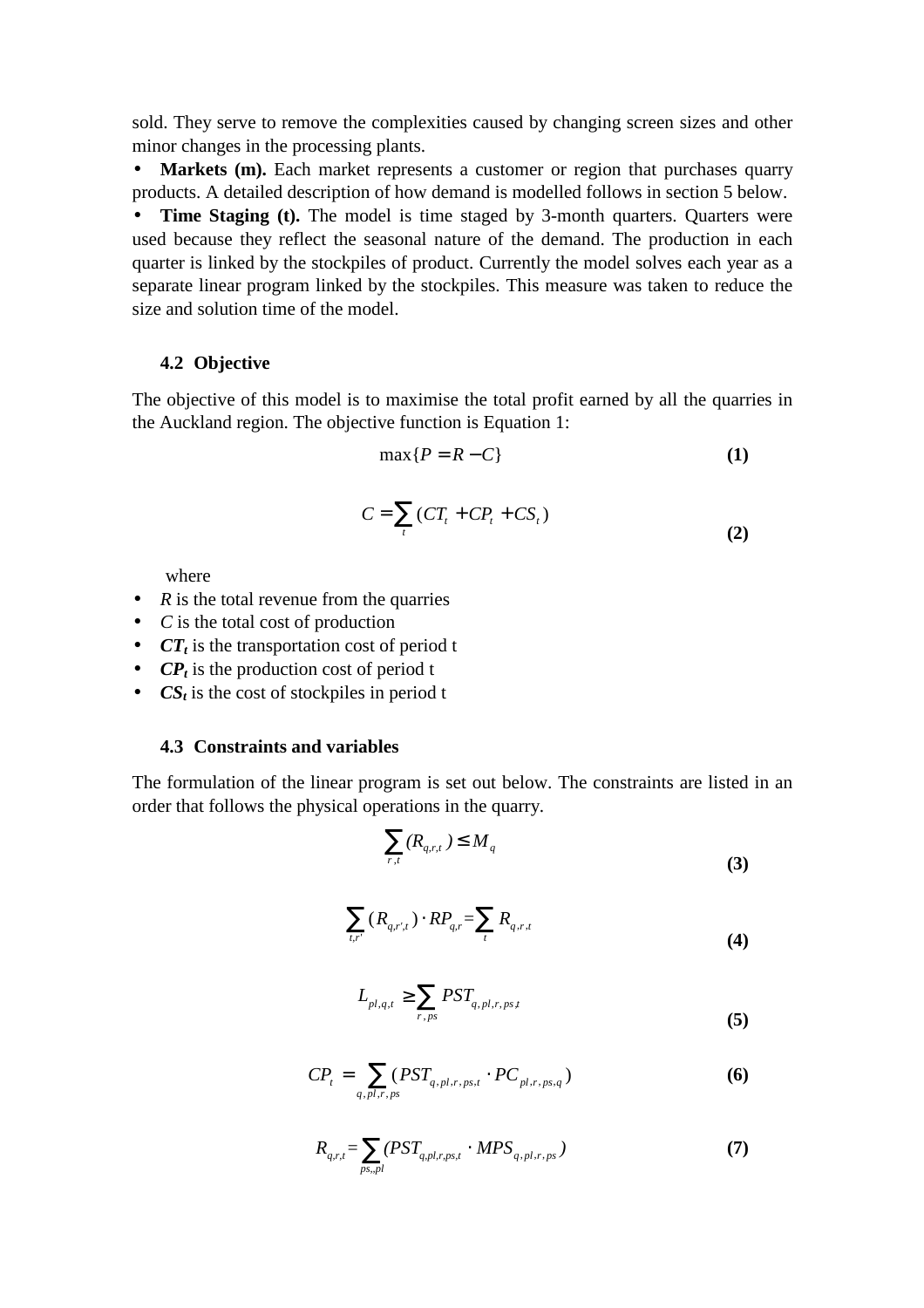$$
\sum_{m} QPM_{q,p,m,t} + S_{q,p,t} = \sum_{p,l,r,p,s} (PST_{q,p,l,r,p,s,t} \cdot MPS_{q,p,l,r,p,s} \cdot PS_{p,q,p,l,r,p,s}) + S_{q,p,t-1}
$$
(8)

$$
CS_t = \sum_{q,p} (S_{q,p,t} \cdot SC_{p,q})
$$
\n(9)

$$
D_{p,m,t} = \sum_{q} QPM_{q,p,m,t} + DS_{m,t}
$$
 (10)

$$
CT_{t} = \sum_{q,p,m} (QPM_{q,p,m,t} \cdot TC_{m,q})
$$
\n(11)

$$
R = \sum_{q,} \left( DP_{p,m,t} \cdot QPM_{q,p,m,t} \right) \tag{12}
$$

where

- *Rq,r,t* is the variable that shows amount of each resource removed from the quarry in a period.
- *M <sup>q</sup>* The maximum amount of rock that can be mined in a year. This parameter is largely dependent on the individual resource consent for the quarry.
- *r*<sup> $\cdot$ </sup> is a copy of the set of resources.
- *RP<sub>q,r</sub>* The proportions of resource in each quarry. The information in this parameter represents the particular geology of the quarry.
- *L<sub>pl,a,t</sub>* The number of days that each plant can produce per period.
- *PST<sub>q,pl,r,ps,t* is the amount of time spent on each production mode in each period.</sub>
- *PC<sub>pl,q</sub>* The cost of operating a plant for a day. The method that was used to find it was the cost of production divided by the number of days the quarry operated.
- *MPS<sub>q,pl,r,ps</sub>* The capacity of a particular production mode in a single day. The figures were based on an average ten-hour weekday.
- *QPM<sub>a,p,m,t</sub>* is the amount of each product sold and transported to each market from each quarry.
- $S_{q,p,t}$  is the amount of each product left in stockpiles in the quarry, at time t.
- *PSp,q,pl,r,ps* the proportion of products made in a day in different operating modes in each plant.
- *SC<sub>p,q</sub>* The cost of stockpiling product in a quarry. The stockpiling cost was worked out as a charge for the money that is invested in the stockpile. The charge is 10% per annum of the production cost of the stockpile (the tonnage times the cost per tonne).
- *D<sub>p,m,t</sub>* The demand for each product in each market during each quarter. The method used to arrive at this figure is show in section 5 below.
- $DS<sub>m,t</sub>$  is the amount of shortfall to each customer
- $TC_{m,q}$  The cost of transporting product from quarry to market. The cost of transportation depends on the distance that the trucks have to carry cargo. This distance was found from a map of the Auckland region.
- *DP*<sub>*p,m,t*</sub> the price paid for each product by the market this method used to obtain this figure is shown in section 5 below.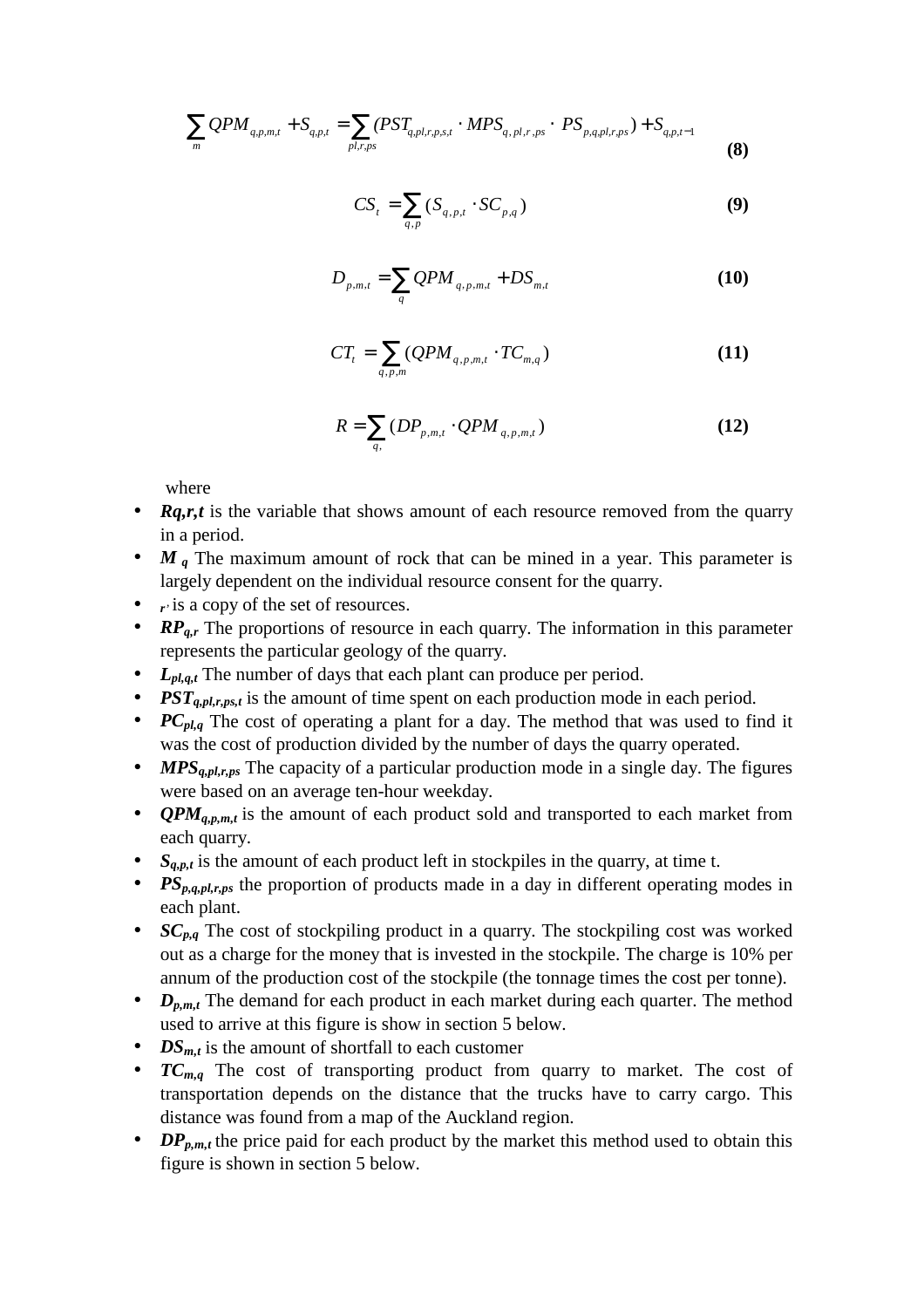Equation 4 is a constraint needed to keep the resource proportions quarried constant over a year, but of certain resources can be concentrated in the quarter that they are needed.

Equation 7 states the amount of each particular resource that flows through the processing plants has to be equal to the amount that is actually quarried, as the raw resource is not stockpiled.

To clarify equation 8,

 $PST_{q,pl,r,p,s,t} \cdot MPS_{q,pl,r,ps} \cdot PS_{p,q,pl,r,ps}$ 

is the total amount of product made in a quarry. This is the amount of time spent on each production mode, multiplied by the total number of tonnes processed, multiplied by the proportion of product made in that mode.

Equation 8 controls the stockpiles and distribution. Once products are made they are stockpiled. The stockpiled products are either sold, in the quarter that they are made, or kept in the stockpile until the next quarter. The stockpiles consist of products made in the quarter or products that were left on the stockpile from the last quarter.

Equation 10 states that demand by customers that is not met by the quarries is a shortfall

### **5 Parameter Information**

The Second part of this paper describes methods used to estimate the parameter information in the model.

#### **5.1 Supply Modelling**

The parameters modelling the capacity and costs of the Winstone quarries were easily obtained from Winstone Aggregate's accounting information. The competitor quarry information was harder to obtain. Estimates of the capacity information and the product proportions were obtained from Winstone staff. The costs were assumed to be 85-95% of the equivalent Winstone quarry.

#### **5.2 Demand Modelling**

The improvement in the model outlined here over that presented by Mitchell [5] is competitors are explicitly modelled. Since competitors do not release sales figures the method below was used to find the total market.

The range of products was reduced from those covered in Mitchell. Sand and Scoria products were not included. This was because the markets in these two products is predicted to be static over the next 5 years (the planning horizon in this paper). The quarries producing Scoria and Sand are also less numerous then hard rock quarries so the respective markets are less complex.

The market model is broken into three groups. Concrete and Asphalt plants, and Roading demand. Concrete and Asphalt plants are located by suburb; each individual plant is entered along with its demand requirements. Due to the wide spread nature of roading consumers, six geographic zones represent the market. The different markets are divided along council boundaries. The market model is shown diagrammatically in figure 1.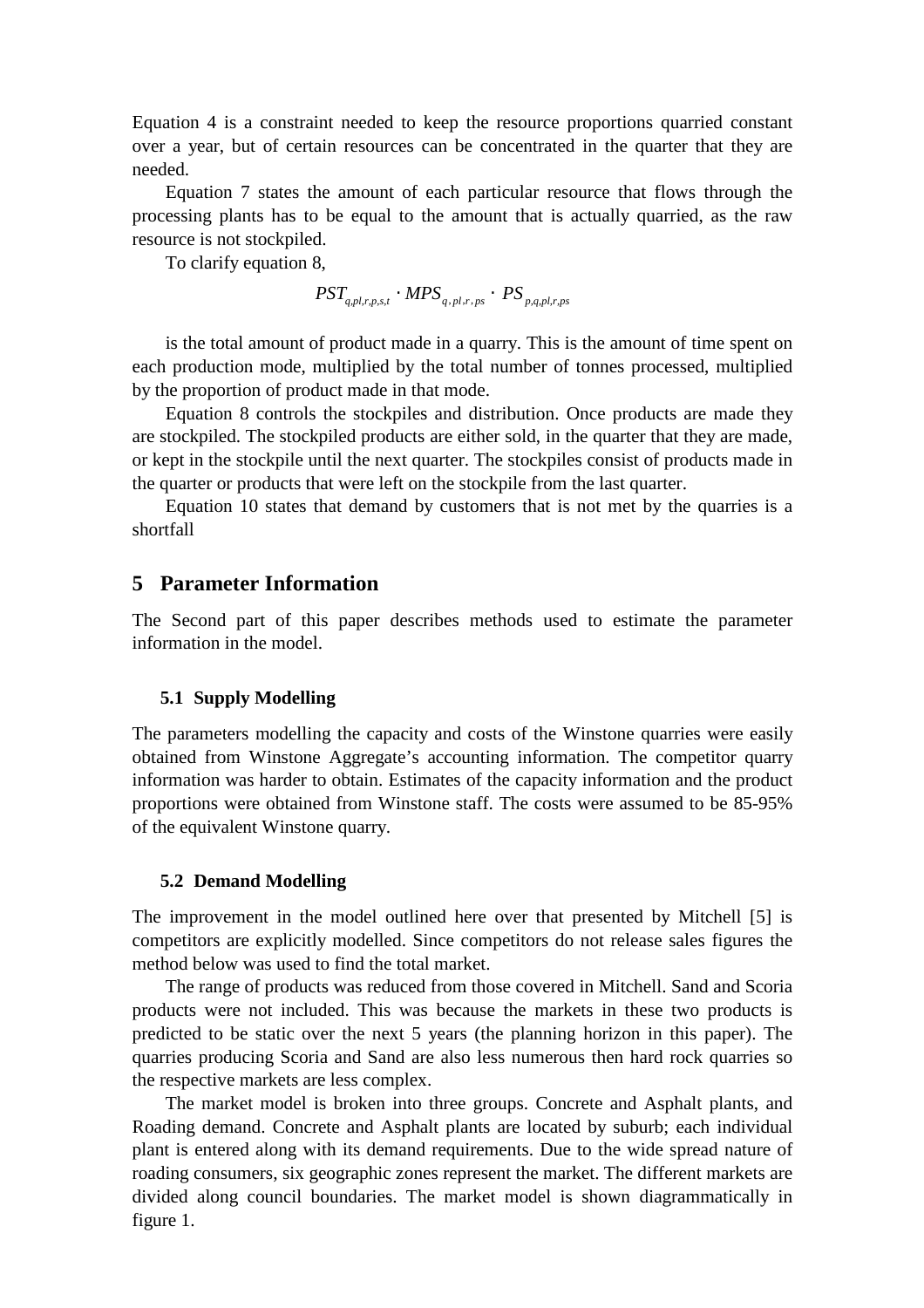Breakdown of Aggragate Market



1: A diagram of the demand model

The demand for the concrete and asphalt plants were based on the supply figures from Winstone Aggregates, market share figures were used to calculate the total demand.

The demand figure for the roading market segment was much harder to estimate, as accurate market shares were not available. The Winstone figures were again used a starting point; the market share was estimated for each product and region. This figure was then compared to the quarry output estimates in order to check and verify.

These figures were then entered into a Microsoft Excel spreadsheet. A sheet was created that divided the top line figure for demand into the individual demands. Then the demand for future years was calculated using the same proportions, but with forecast top line figures.

#### **5.2.1. Products and Seasonal variations**

The method outlined above generates yearly demand figures. As the model works on a time period of quarters the demand should be divided into quarters.

The demand for some aggregate products is very seasonal. This seasonal nature as shown in figure 2 below. Simply dividing yearly demand into 4 for each quarter is inaccurate. Seasonal data was obtained from figures of monthly sales from Mt. Wellington only. Mt. Wellington was used because it supplies 60% of the Auckland sales; it was also the only quarry for which data was available. The sales of Sand and Scoria products were assumed constant, as there was no data available.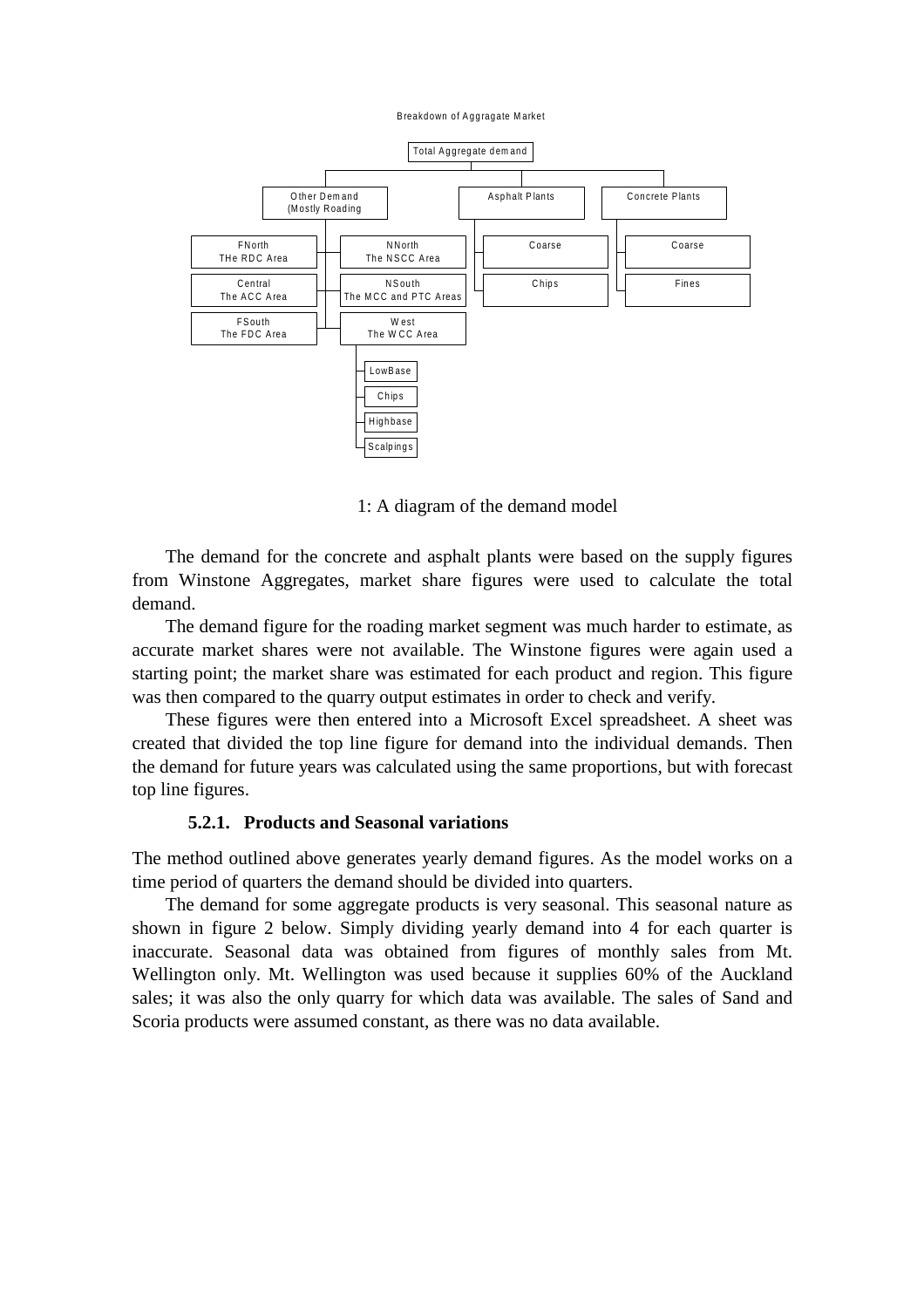**Seasonal demand Indices** 



2: Seasonal Indices of Sales, by Product Grouping

The seasonal variations are modelled by including a seasonal index for every product. These indices are proportions that divide the total yearly figure into the quarters used in the model.

## **5.2.2. Price Modelling**

As this model maximises the total revenue the price structure of the market needs to be modelled. The market is divided up into the council regions mentioned above. Every product in each region is then given an average selling price.

These selling prices were determined from the ex-quarry discounted prices, i.e. prices without a transportation cost. A figure for the average transportation cost was then added. This transportation cost is found by including the average distance, from the nearest quarry that supplies the product into the region.

# **6 Implementation and Interface**

This model is formulated in the GAMS modelling language [2]. The BDMLP solver was originally developed at the World Bank by Brooke, Drud, and Meeraus and is now maintained by GAMS Development<sup>1</sup>. This is the free solver that was included with GAMS when the PC version was purchased. GAMS was installed on an Intel Pentium II 233MHz processor with 64mb of RAM. The time taken to solve the model is around 15 minutes.

Due to the large number of parameters, the parameter information for the GAMS file is stored separately from the model formulation. The parameters are entered into a Microsoft Access database. The Access database is accessed through a Microsoft Visual

 $\overline{a}$ 

<sup>1</sup> http://www.gams.com